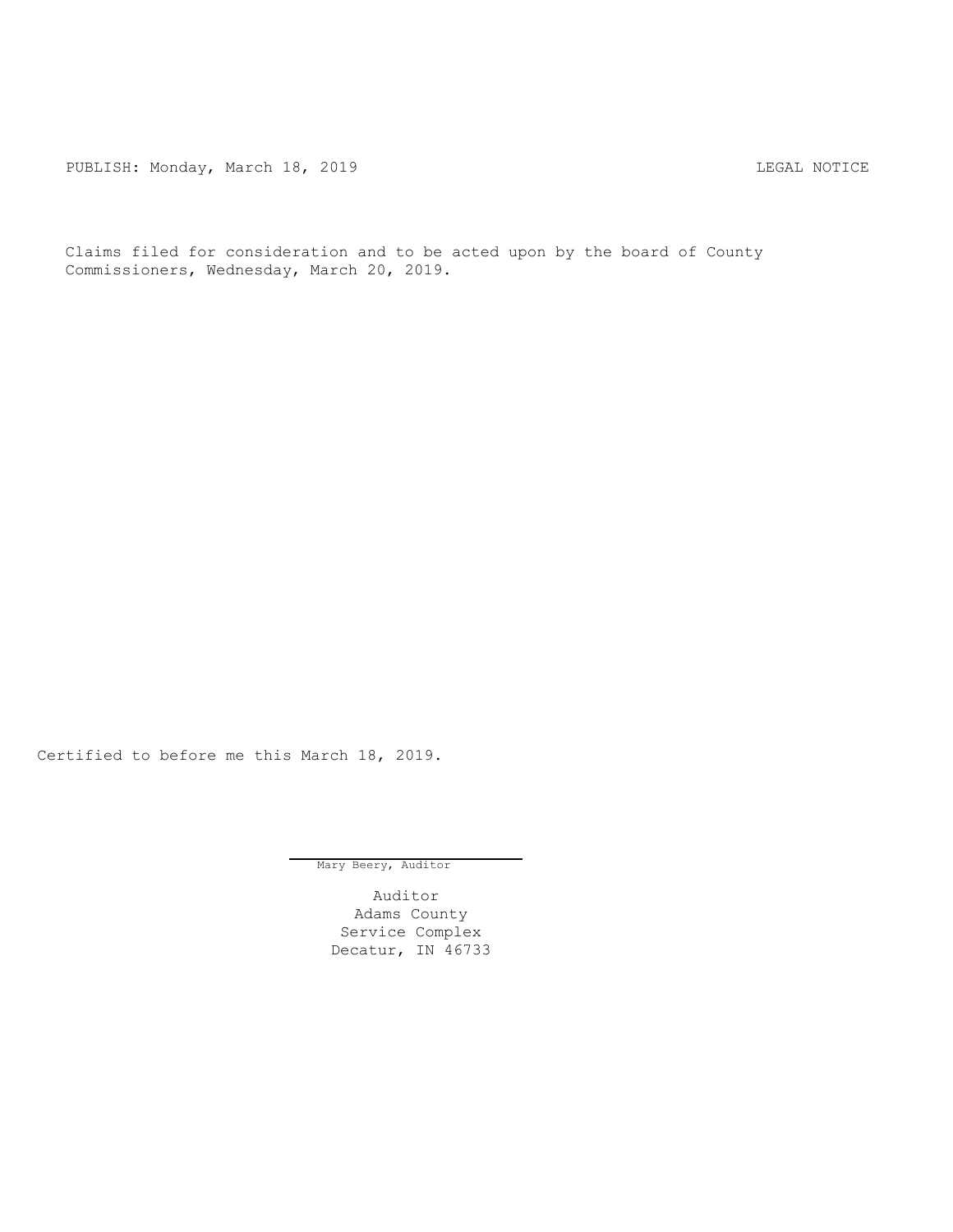

## **Claims Docket for Newspaper Adams County, Indiana**

## For Period: **2/21/2019** to **3/6/2019**

*313 W. Jefferson St. Decatur, IN 46733 (219) 724-2600*

## Date Claims to be Paid: **3/20/2019**

| <b>Vendor</b>                       | <b>Amount</b> | <b>Vendor</b>                           | <b>Amount</b> |
|-------------------------------------|---------------|-----------------------------------------|---------------|
| Adams County Council On Aging, Inc. | 2,400.00      | Adams Memorial Hospital                 | 31,730.25     |
| Appraisal Research Corporation      | 7,290.57      | <b>Berne Police Department</b>          | 40.00         |
| <b>Berne Witness</b>                | 67.56         | <b>Charles Bowers</b>                   | 2,333.33      |
| Chet's Pest Control                 | 150.00        | Cintas Location #338                    | 460.59        |
| Decatur Hardware & Rental           | 200.12        | <b>Complete Printing Service</b>        | 299.70        |
| Computer Systems, Inc.              | 119.33        | Dealership Holdings LLC                 | 47.29         |
| Decatur Daily Democrat              | 894.14        | Decatur Police Department               | 208.00        |
| Everett Refrigeration & Electric    | 669.76        | Gasoline Equipment Service Co Inc       | 194.00        |
| Geneva Police Department            | 28.00         | Gordon Food Service                     | 2,638.22      |
| Kiess Electric                      | 368.45        | Lehman Feed Mill                        | 4,375.50      |
| Manatron Inc.                       | 11,975.82     | Michael Todd And Company                | 806.75        |
| Monroe Water Department             | 383.37        | Moser Motor Sales, Inc.                 | 48.21         |
| Portland Motor Parts, Inc           | 763.77        | Quill Corporation                       | 83.70         |
| Roto-Rooter                         | 200.00        | St. Joseph Health Systems, LLC          | 450.00        |
| Top Supply Company LLP              | 113.12        | Treasurer of Adams County               | 82.59         |
| Miller, Burry & Brown, P.C.         | 5,981.00      | Imi Irving Material, Inc.               | 1,140.62      |
| Purdue University                   | 285.12        | Bluhm & Reber                           | 317.50        |
| Waste Management                    | 168.17        | B Secure Alarm Systems, Inc.            | 127.66        |
| Mary Beery                          | 110.00        | Tri County Excavating                   | 1,163.20      |
| Youth Opportunity Center, Inc       | 8,820.00      | Best-One of Monroe                      | 366.59        |
| Motorola Solutions, Inc.            | 450.84        | RELX Inc. DBA LexisNexis                | 480.00        |
| Detroit Salt Company LLC            | 2,878.83      | Koehlinger Lock & Safe                  | 205.00        |
| Harvest Land Co-op                  | 18,274.75     | Adams County Truck Repair, Inc.         | 88.80         |
| <b>Fastenal Company</b>             | 101.42        | <b>ERS Wireless Communications</b>      | 1,704.23      |
| VoMac Truck Sales & Service Inc     | 1,240.10      | <b>Stanley Steemer</b>                  | 300.00        |
| McKesson Medical - Surgical         | 644.05        | Kaehr Excavating, Inc.                  | 900.00        |
| North Adams Community Schools       | 86.40         | <b>Beer Farms</b>                       | 154.00        |
| Bi-County Services, Inc             | 3,276.00      | Alpine Falls, Inc.                      | 263.10        |
| Deborah A. Schantz                  | 140.55        | <b>Bureau of Motor Vehicles</b>         | 30.00         |
| PCM-G                               | 8,724.88      | <b>Stationair's Express</b>             | 336.25        |
| Schwartz Steel LLC                  | 234.05        | Personal Touch Specialities & Gifts     | 260.67        |
| FlexPAC                             | 1,953.83      | Carrie Freeman                          | 48.49         |
| Paul W Rumple                       | 50.00         | Decatur Ace Hardware                    | 1,489.73      |
| First Response                      | 332.22        | William Grimm                           | 58.08         |
| Phil Eicher                         | 50.00         | Mart W. Gerke                           | 500.00        |
| Anna Steiner                        | 50.00         | Central Customer Charges                | 367.84        |
| Cxtec                               | 6,010.89      | James J. Voglewede, Jr.                 | 88.44         |
| Kenn-Feld Group, LLC                | 61.33         | International Code Council, Inc.        | 135.00        |
| Bertsch-Frank & Associates          | 4,125.00      | Travelers                               | 7,707.00      |
| <b>Allstar Communications</b>       | 1,724.06      | Frontier                                | 147.37        |
| <b>Walters Plumbing</b>             | 169.95        | Gerber & Company Foods, LLC             | 293.04        |
| Matthew Lose                        | 73.04         | John Deere Financial                    | 229.97        |
| Troyer Brothers, Inc.               | 21.68         | Cooks Correctional                      | 57.80         |
|                                     | 1,942.94      |                                         | 950.00        |
| Perry ProTech                       |               | Forensic and Pathology Consultants, LLC |               |
| Schindler Elevator Corporation      | 114.04        | U.S. Aggregates Inc.                    | 1,437.78      |
| Stop and Shred                      | 52.00         | Treasurer of State                      | 4,612.00      |
| Electronic Strategies, Inc.         | 4,163.74      | Mark Wynn                               | 53.49         |
| Jessica Nix                         | 586.58        | Jack Odle                               | 125.00        |